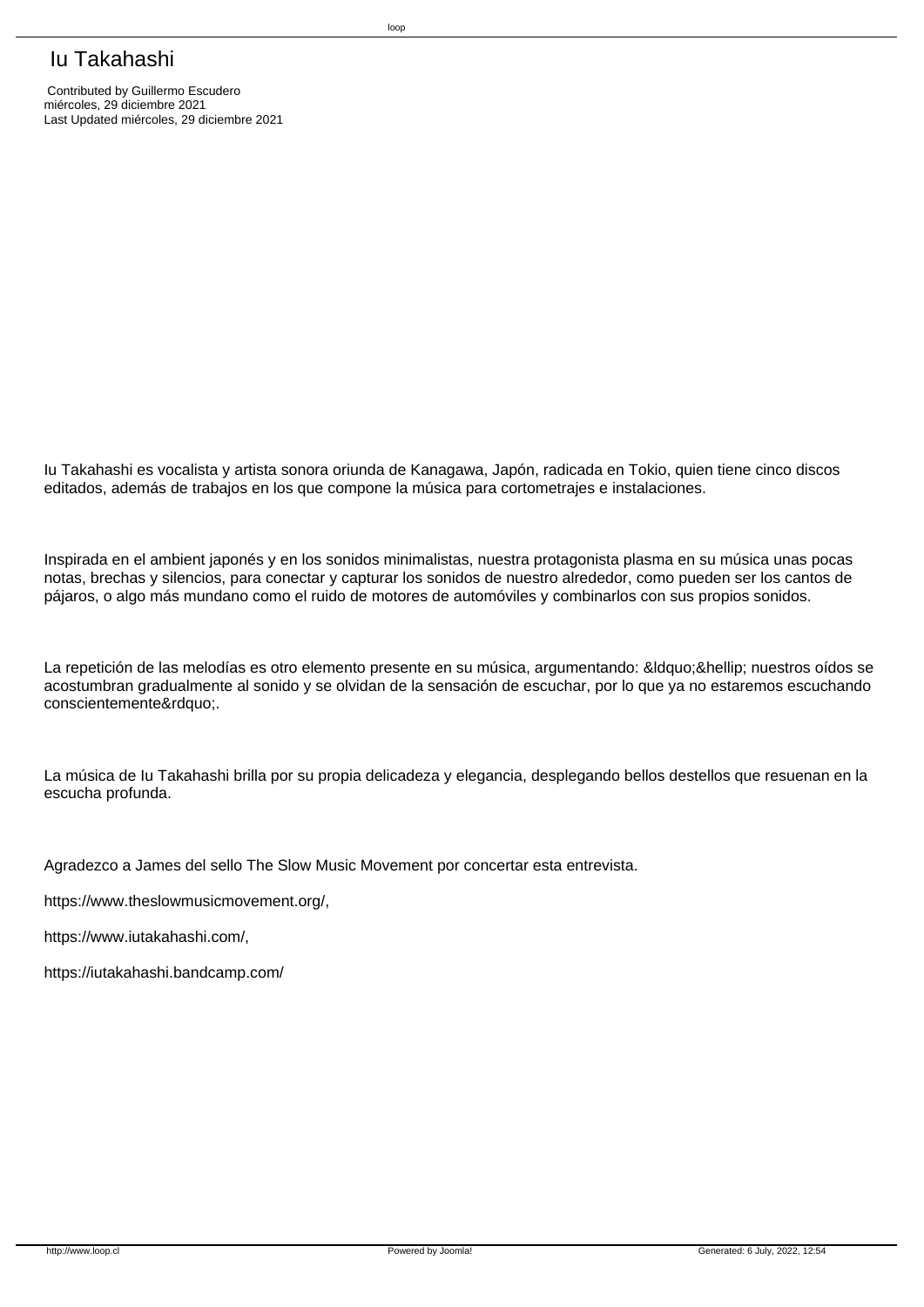Iu Takahashi is a vocalist and sound artist from Kanagawa, Japan, based in Tokyo, who has released five albums, as well as works in which she composes the music for short films and installations.

 Inspired by Japanese ambient and minimalist sounds, our protagonist captures in few notes, create gaps and silences to connect and capture the environmental sounds, such as birdsongs or something more mundane like motor engines, all of what is combined with her own sounds.

The repetition of melodies is another element present in her music, arguing: &Idquo;… our ears gradually become accustomed to the sound and forget the feeling of listening, so we will no longer be consciously listening."

 Iu Takahashi's music shines with its own delicacy and elegance, displaying beautiful sparkles that resonate in our deep listening.

 My gratitude to James of The Slow Music Movement record label for arranging this interview.

 https://www.theslowmusicmovement.org/,

 https://www.iutakahashi.com/,

 https://iutakahashi.bandcamp.com/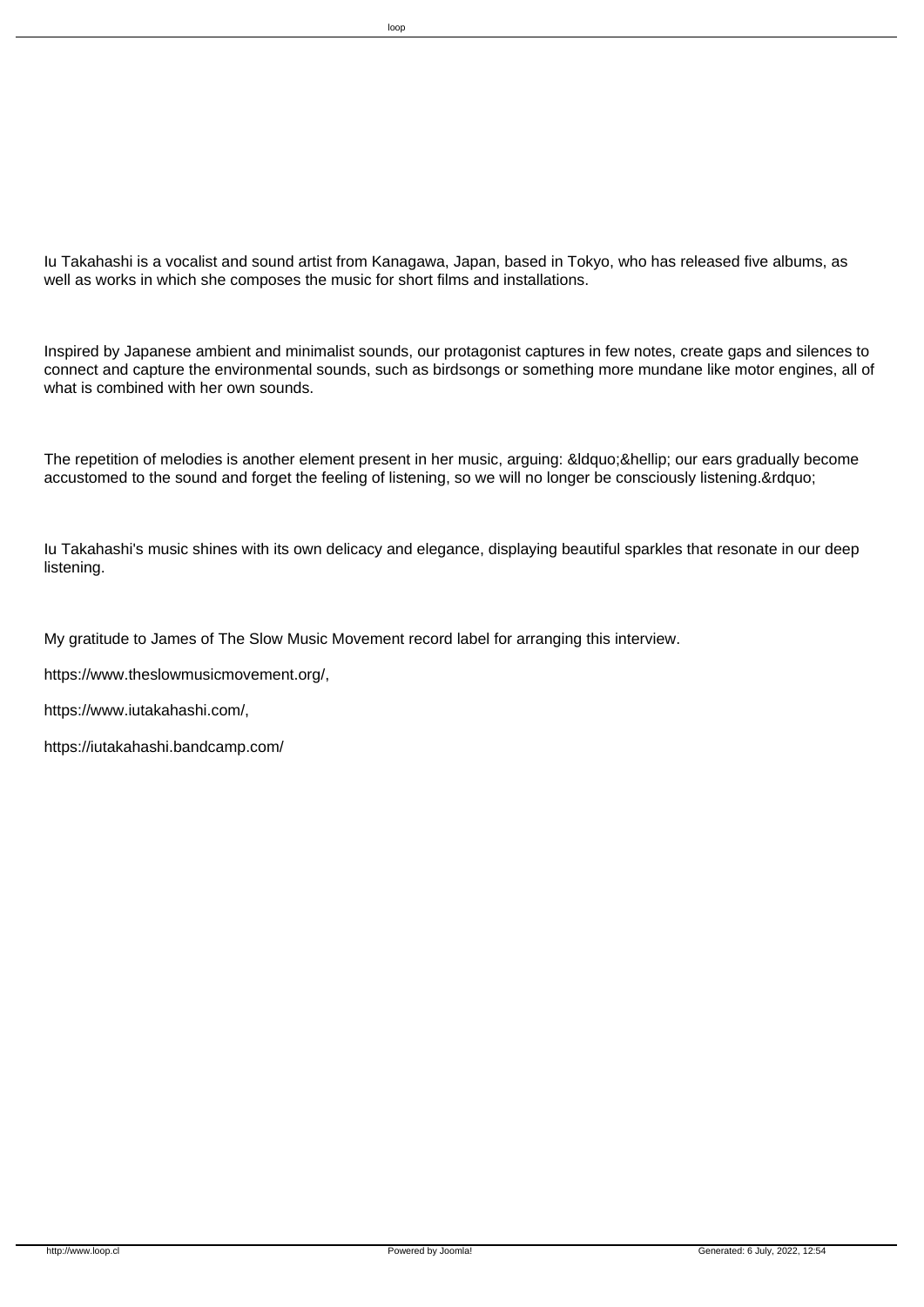¿Qué criterio eliges para elegir los sonidos ambientales en "Interspace EP"?

 "Elijo sonidos que sean relajantes para escuchar y pongo sonidos que me hacen preguntarme, ¿Hmm? ¿Qué es ése sonido?"

 En la nota de prensa señalas que para "Interspace EP" ocupas pocas notas. ¿Qué significa utilizar pocas notas en tu música?

 "Cuando escucho música, si hay un espacio entre los sonidos, escucharás sonidos externos.

 Me encanta el momento en que el canto de los pájaros o los sonidos metálicos que vienen del exterior se fusionan inesperadamente con la música y coinciden entre sí.

 Si no hubiera escuchado esta música, ¿me habría dado cuenta de lo bien que sonaban los frenos del auto? ¿O me habría levantado el ánimo con el hermoso canto de los pájaros? Lo pienso de esta manera.

 Para mí, usar algunas notas es a veces una forma de escuchar un hermoso sonido de los muchos sonidos del exterior cuando escucho música.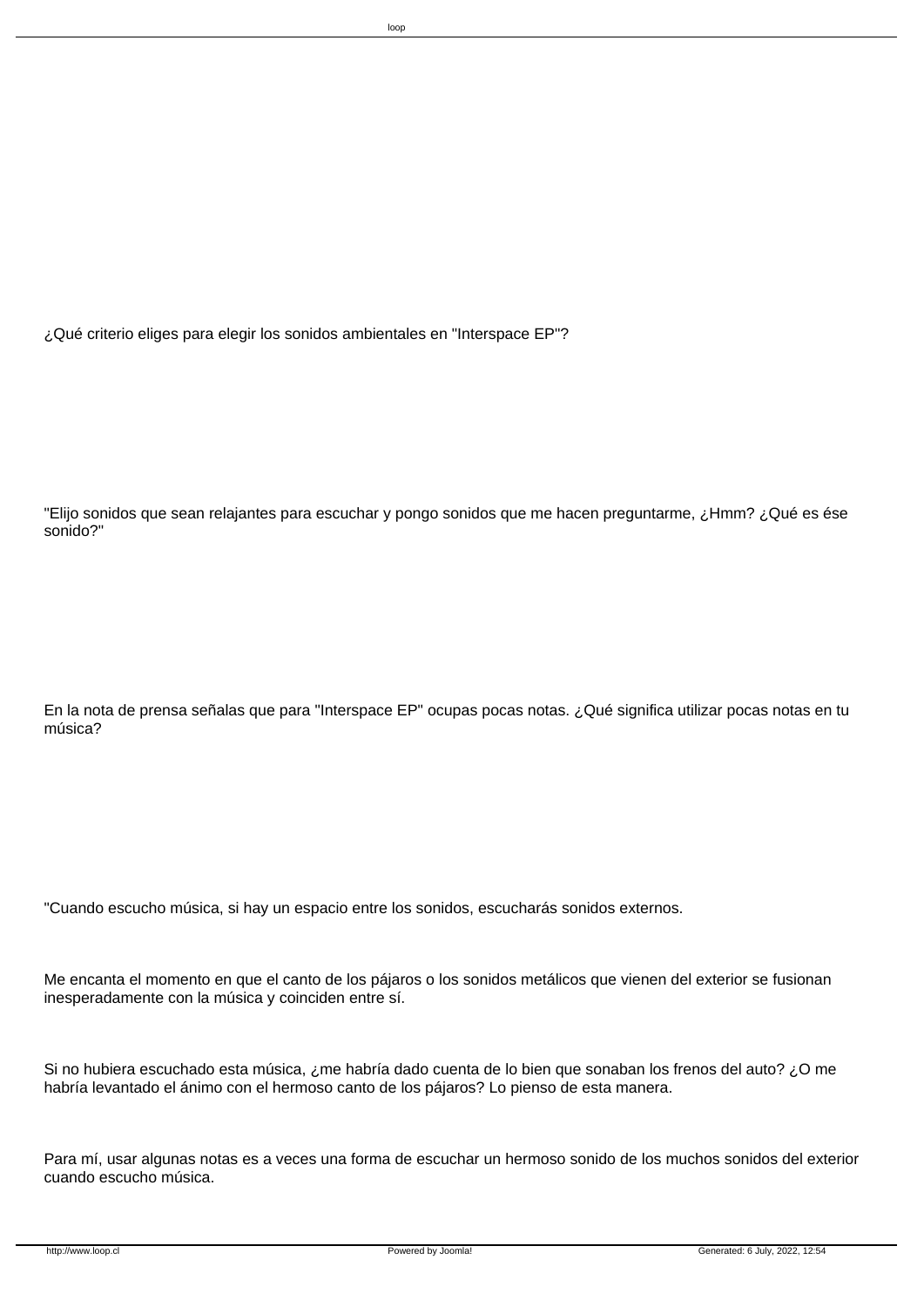La pista "Ma" en &Isquo; Interspace' solo tiene sonidos ambientales durante la canción. Quería dejarlo en silencio y dejar que cada oyente escuchara los sonidos externos que escuche, pero pensé que sería demasiado experimental, así que agregué ligeros sonidos ambientales".

 ¿Qué significado le atribuyes al silencio en tu música y en la vida cotidiana?

 "El momento en que siento el silencio es, por supuesto, en lugares tranquilos, pero también lo siento cuando noto sonidos a los que normalmente no he prestado atención.

 El silencio me hace darme cuenta de que allí existe algo. Creo que significa conciencia".

 ¿Cuáles son los elementos o características que más se destacan en la música KankyM ongaku?

 "Estoy seguro de que hay diferentes formas de pensar sobre KankyM Ongaku, pero la característica es que encajan con su entorno, la música se reproduce inconscientemente cuando lo noto.

 Por ejemplo, al repetir la misma melodía una y otra vez, nuestros oídos se acostumbran gradualmente al sonido y se olvidan de la sensación de escuchar, por lo que ya no estaremos escuchando conscientemente. Creo que eso significa formar parte del entorno que nos rodea. Además, creo que el elemento es que tiene un espacio en blanco".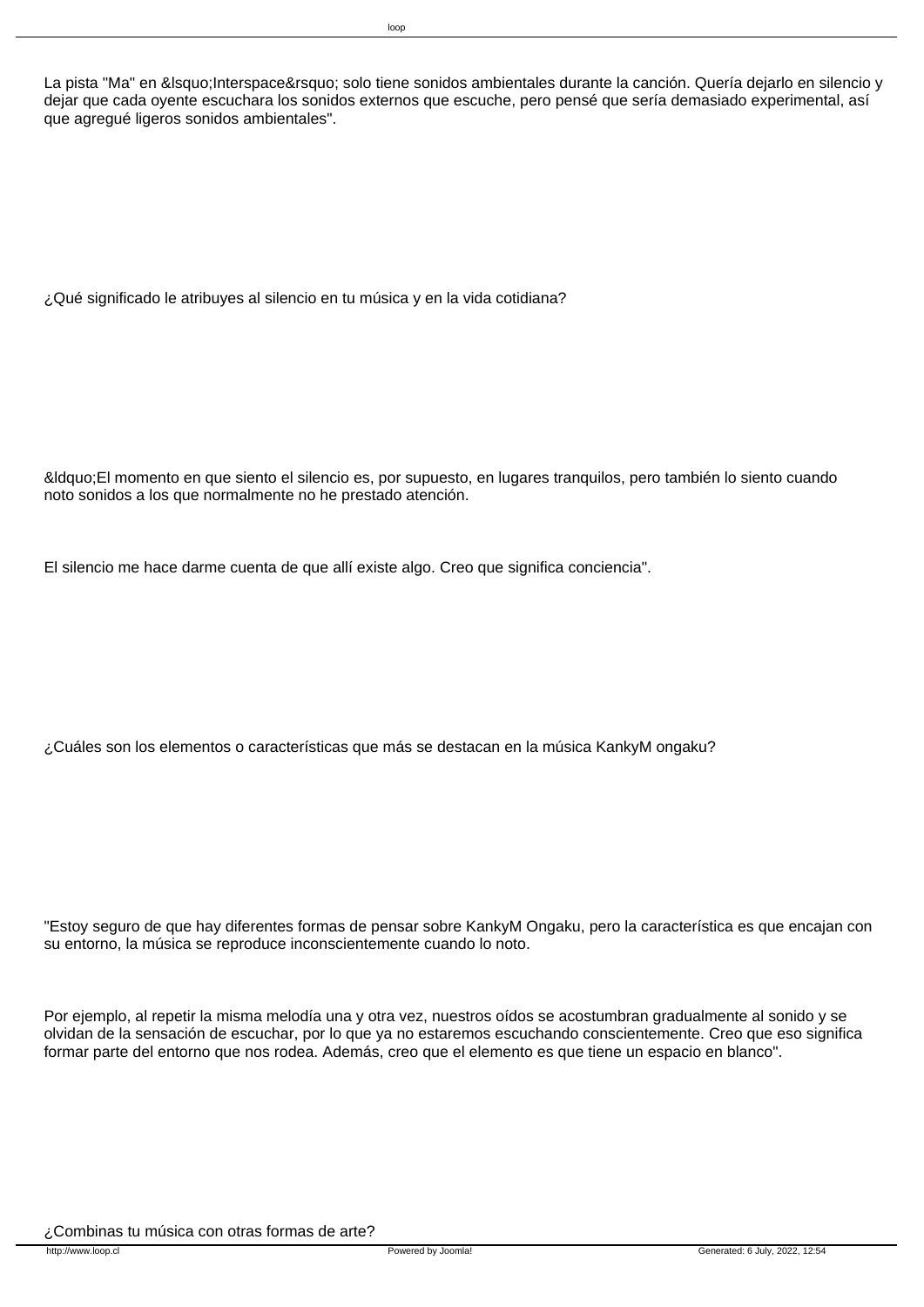"A menudo combino mi música con los videos de otros artistas. He publicado varios de nuestros trabajos en YouTube y todos me gustan mucho. Son hermosos y delicados.

 También siento que es esencial expresar la música visualmente a través de videos musicales y obras de arte.

 Me inspiro mucho en el arte, así que algún día me gustaría combinar las instalaciones y la producción del espacio de la galería con mi música".

 Guillermo Escudero

 Diciembre 2021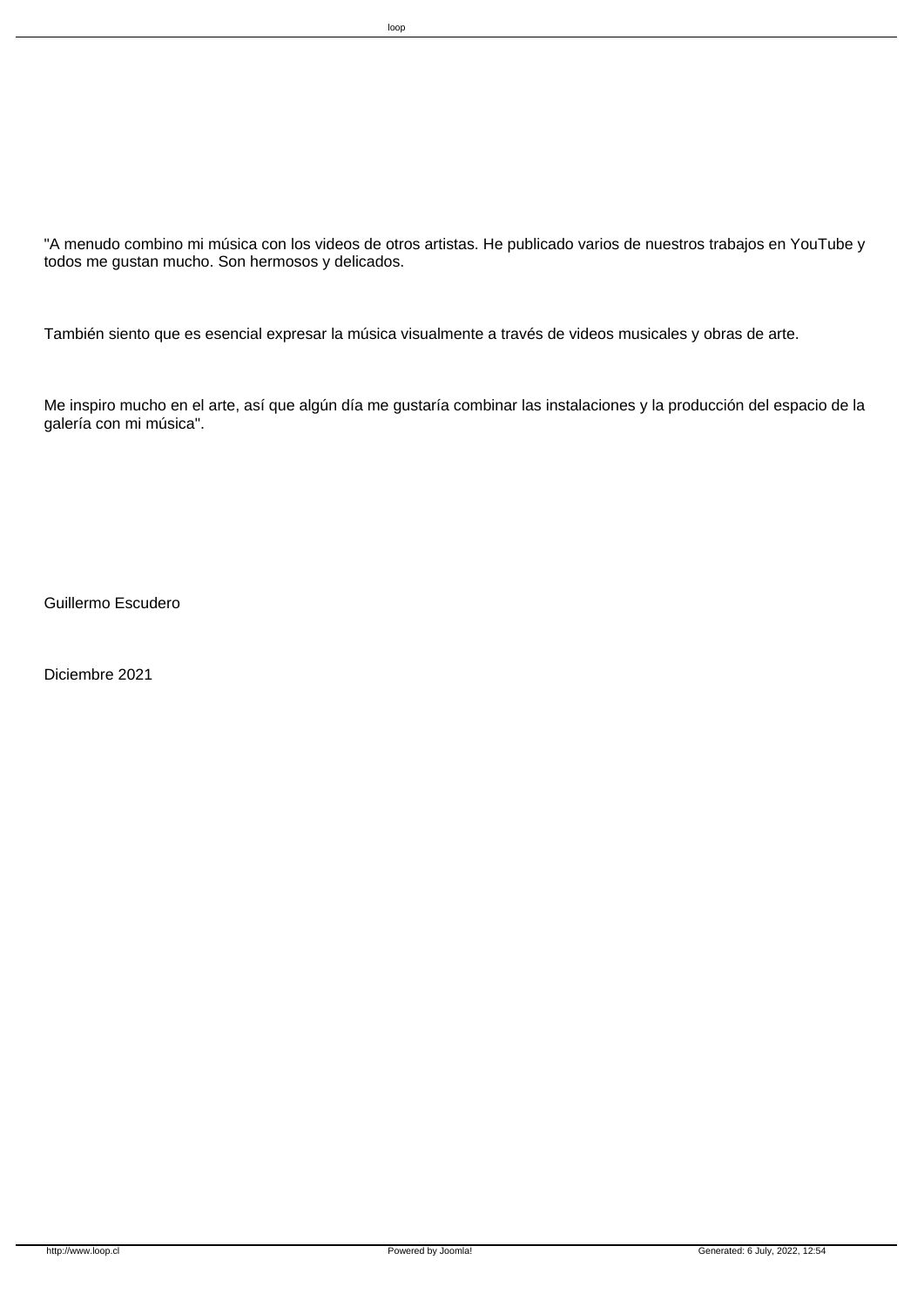What criteria do you use to choose the ambient sounds on "Interspace EP"?

 "I choose sounds that are soothing to listen to, and I put in sounds that make me wonder, "Hmm? What's that sound?"

 In the press release you point out that for "Interspace EP" you occupy few notes. What does it mean to use few notes in your music?

 "When listening to music, if there is a gap between sounds, you will hear outside sounds.

 I love the moment when birds chirping or metallic sounds coming from outside unexpectedly fuse with the music and coincide with each other.

 If I hadn't listened to this music, would I have noticed how good the car's brakes sounded? or would I have lifted my mood by the beautiful birdsong? I think of it this way.

 For me, using a few notes is sometimes a way to hear a beautiful sound from the many sounds outside when listening to music.

 The track "Ma" from Interspace has only ambient sounds during the song. I wanted to leave it silent and let each listener listen to the outside sounds they hear, but I thought that would be too experimental, so I added slight ambient sounds."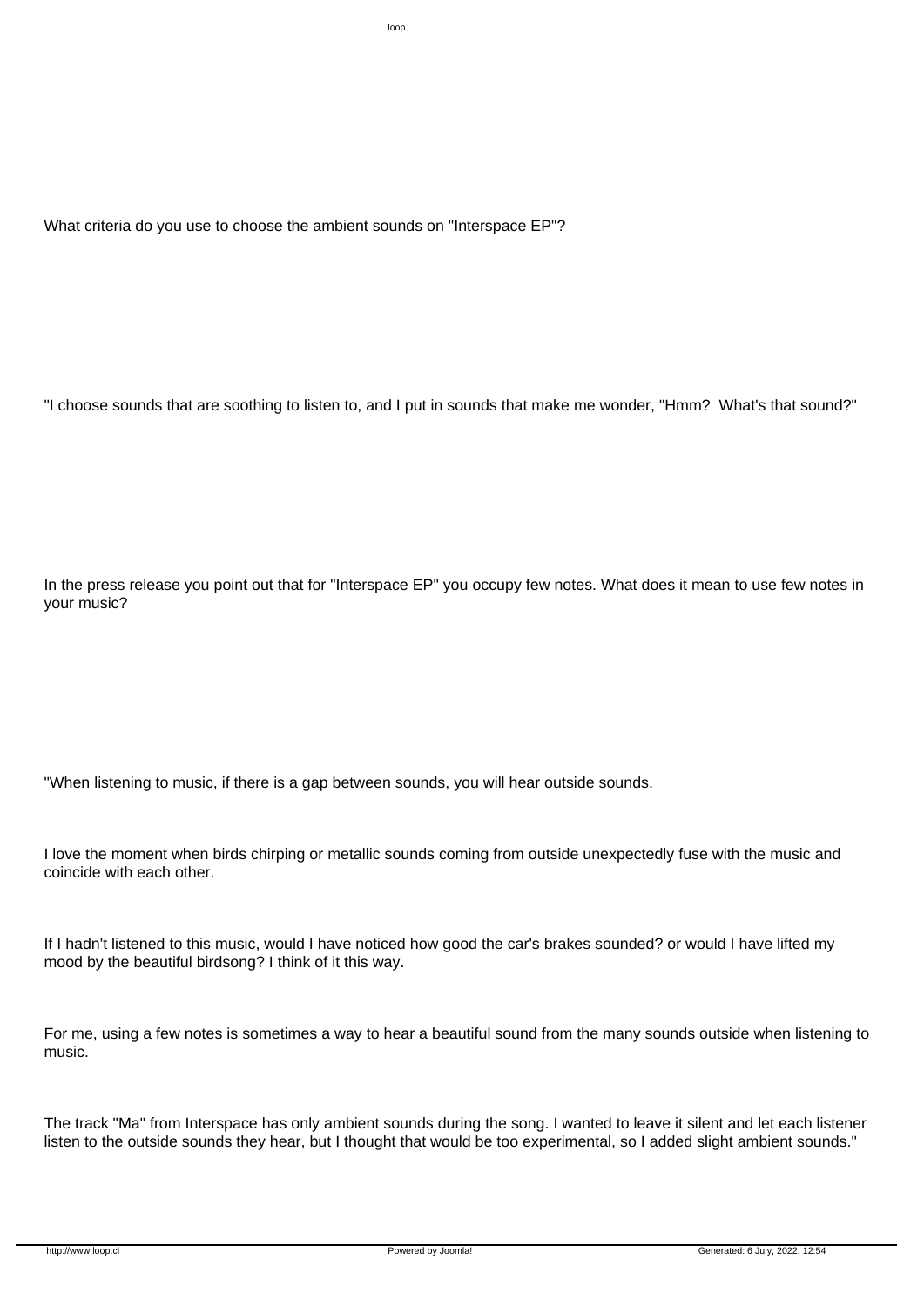What meaning do you attribute to silence in your music and in everyday life?

 "The moment I feel silence is, of course, in quiet places, but I also feel it when I notice sounds that I have not usually paid attention to.

 Silence makes me realize that something exists there. I think it means awareness."

 What are the elements or characteristics that stand out the most in KankyM ongaku music?

 "I'm sure there are different ways of thinking about KankyM Ongaku, but the characteristic is that they fit in with their environment, the music unconsciously playing when I notice it.

 For example, by repeating the same melody over and over again, our ears gradually become accustomed to the sound and forget the feeling of listening, so we will no longer be consciously listening.

 I think that means becoming a part of the environment that surrounds us.

 Also, I think the element is that it has blank space."

 Do you combine your music with other art forms?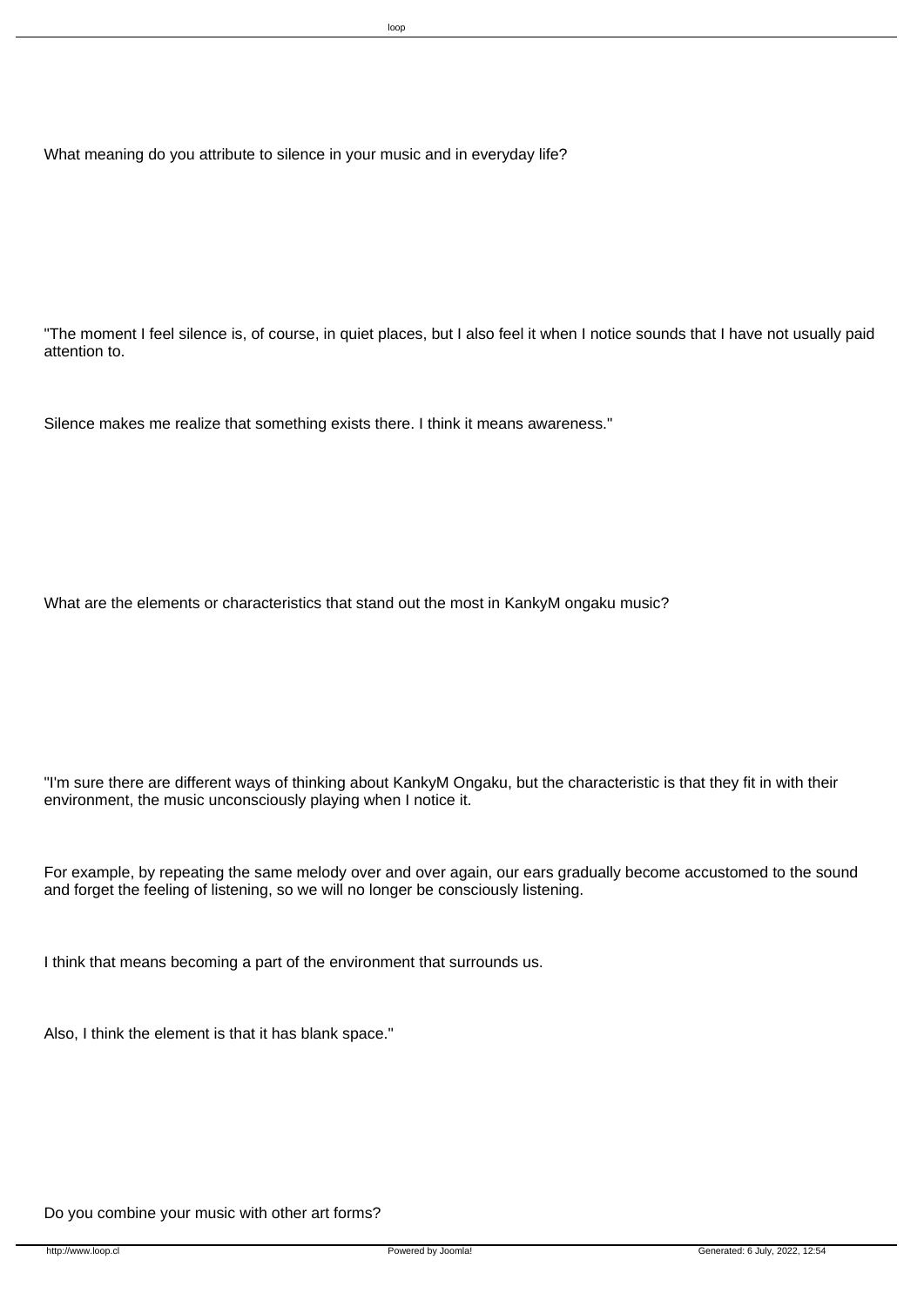"I often combine my music with other artists' videos. I have posted several of our works on YouTube, and I love them all. They are beautiful and delicate.

 I also feel that it is essential to express the music visually through music videos and artwork.

 I get a lot of inspiration from art, so I would like to combine installations and gallery space production with my music someday."

 Guillermo Escudero

 December 2021